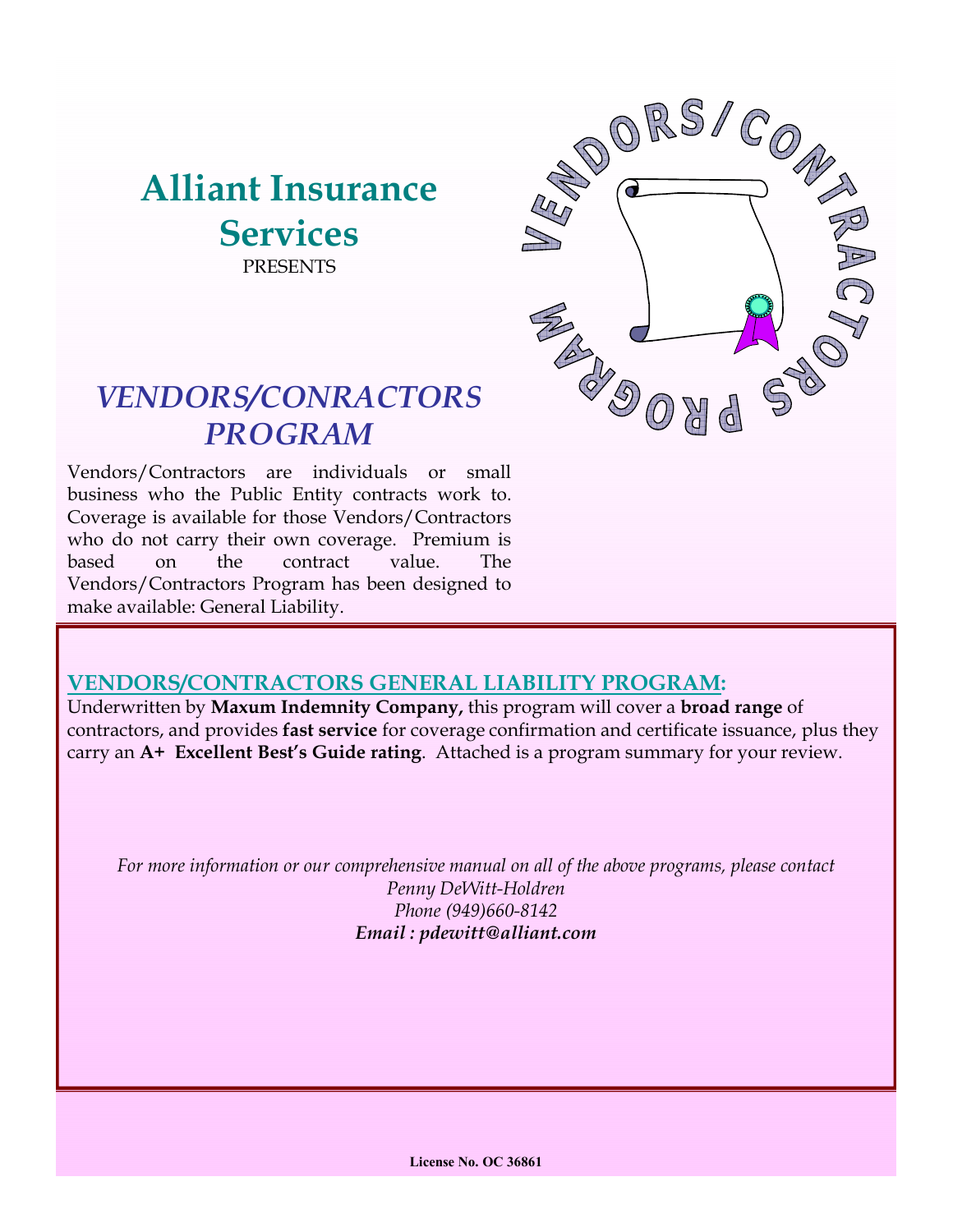## **HAZARD I CLASSES:**

#### **Minimum Premium \$650** *(not including taxes & fees) 2.0% of the Contract value on Contracts under \$50,000 Contracts \$50,000 - \$150,000 2.0% of Contract Value but Must Submit for Approval*

#### These are providers of goods and services that are, by their nature, considered to have minimal exposure.

- Auctioneers (no livestock) Professional Liability Required
- Bingo Games
- Bookbinding
- Curator
- Data Entry
- Draftsmen
- Electronic Data Processing
- Engraving
- Event Coordinator (subject to underwriting approval on size & type of event) Professional Liability may be required
- Express Company (no hazardous materials, no bicycle or motorcycle delivery)
- K9 Training / Dog Training
- **Laundries**
- Mailing /Addressing Companies (no blast faxing or very large bulk mailing –must submit for approval and could move to a higher hazard group)
- Master of Ceremony
- Notary Services Professional Liability Required
- Office Machine Service / Repair / Installation
- Paper Products Distributors
- Photographers / Video
- Photo Copy Services
- Printers
- Recording Secretary (record meeting notes/minutes, resumes, etc.)
- Teaching / Instructor / Training
- Telephone Answering Services Professional Liability Required
- Trailer Park Management (subject to duties performed and could move to a higher hazard group)
- Transcribers Professional Liability Required
- Uniform Suppliers
- Vending Machine Operations

#### **Underwriting has the authority to move any increase in exposure to another Hazard Group**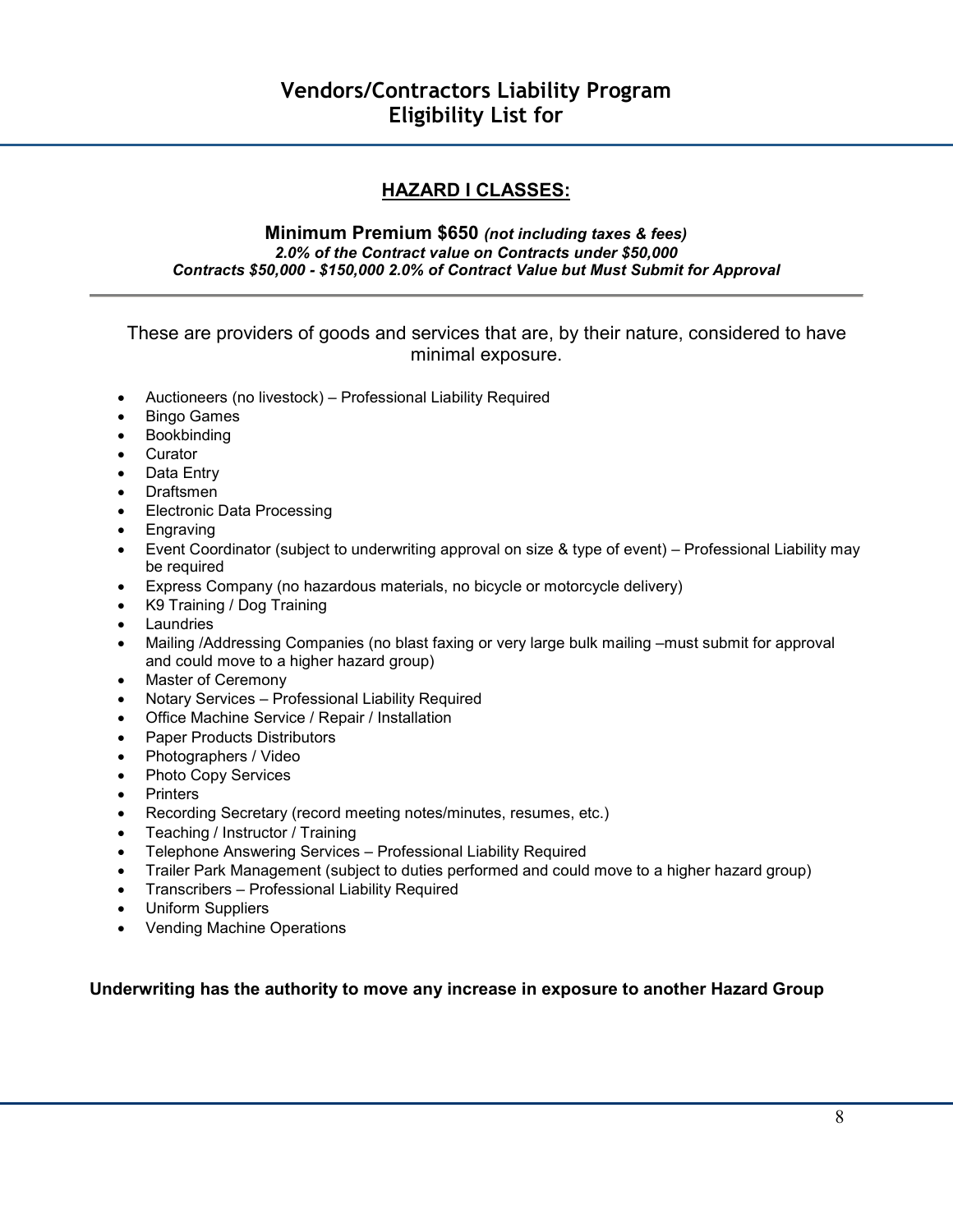## **HAZARD II CLASSES:**

#### **Minimum Premium \$700** *(not including taxes & fees) 3.0% of the Contract value on Contracts under \$50,000 Contracts \$50,000 - \$150,000 3.0% of Contract Value but Must Submit for Approval*

These are providers of goods and services that are, by their nature, considered to have low to medium exposure.

- Artist (mural / sculptures not to exceed 3 stories)
- Carpet Cleaning / Installation
- Caretaker
- Caterers
- Chimney Cleaning
- Communications Equipment Installation
- Debris Removal
- Decorating / Interior Design (with space planning) Professional Liability Required
- Decorating / Interior Design (without space planning)
- Distributors Not Food / Drink (submit for approval)
- Furniture / Fixture Installation / Repair
- Graffiti Removal
- Janitorial Service (no floor waxing)
- Locksmiths (No jails, courts, etc.)
- Metal Erection (artistic / decorative)
- Parking Lot Sweeping
- Pet Waste Removal
- Power-washing
- Sign Painting and Lettering (not to exceed 2 stories)
- Telephone Cable Installation
- Temporary Employment Agencies Clerical Only
- Window Cleaning Interior / Exterior (exterior not to exceed 3 stories)

#### **Underwriting has the authority to move any increase in exposure to another Hazard Group**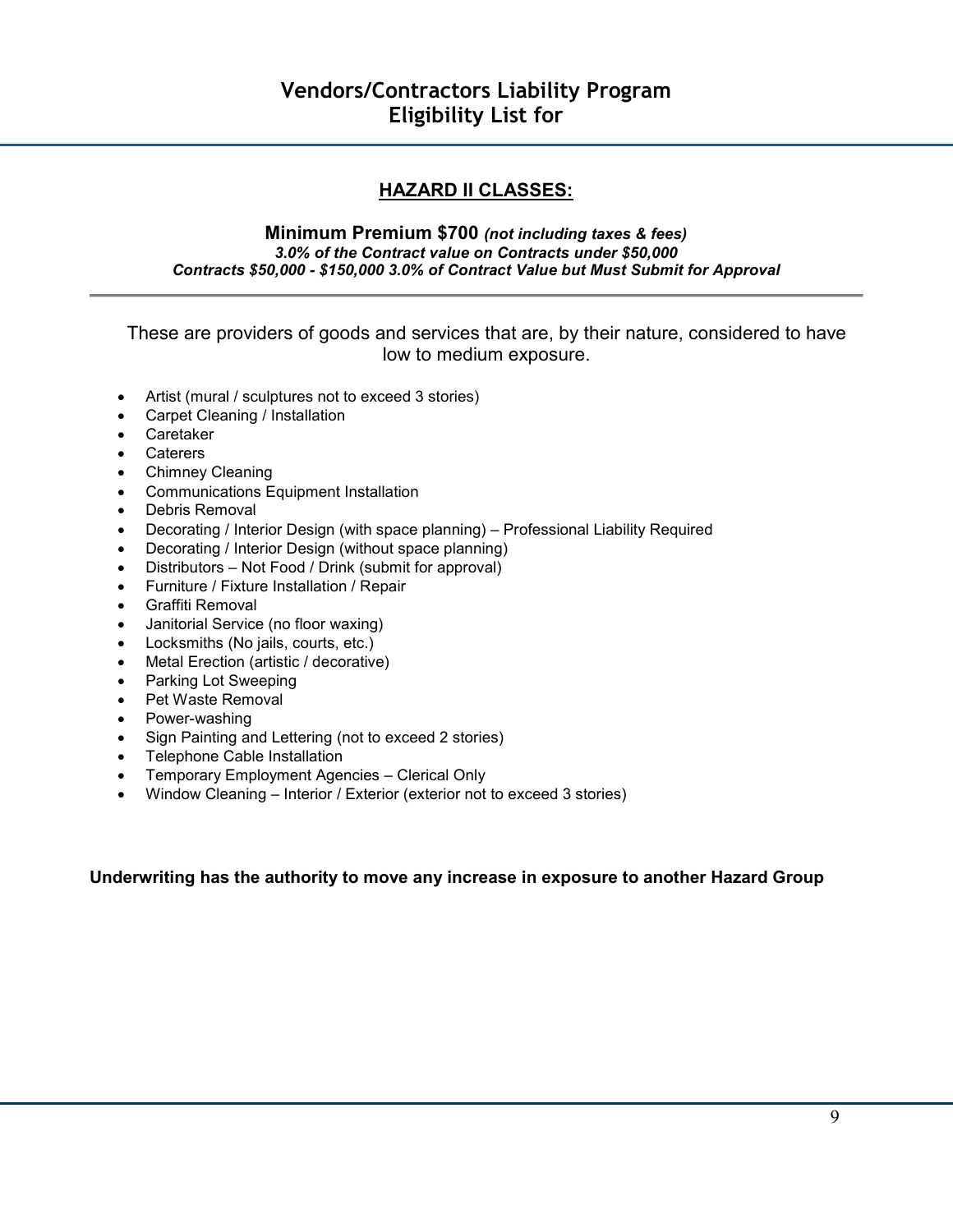## **HAZARD III CLASSES:**

#### **Minimum Premium \$850** *(not including taxes & fees) 3.0% of the Contract value on Contracts up to \$150,000 Must Submit All for Approval*

These are providers of goods and services that are, by their nature, considered to have higher exposure.

Applications must be submitted to the company for approval.

- Accountant Professional Liability Required
- Advertising Agencies Professional Liability Required
- Alarm Installation / Service / Repair (No jails, courts, etc.)
- Appliances and Accessories-Installation / Service / Repair
- Artist (anything over 3 stories)
- Cabinet Makers
- Cable Installers (within buildings) or Telephone **Installation**
- **Carpentry**
- Carpet Cleaning & Installation
- Ceiling or Wall Installation Metal
- Communications Equipment Installation (non emergency only)
- Computer Technology Consultants Software (including training) - Professional Liability Required
- Concrete Construction including Stamping (no foundation work)
- Conduit Construction (within buildings)
- Consultants (Professional Liability may be required depending on type of work)
- Distributors (food or drink)
- Door, Window or Assembled Millwork Installation Metal
- Drywall or Wallboard Installation
- Electrical Apparatus Installation / Service / Repair
- Electrical Work (within buildings)
- Employment Agencies Professional Liability Required
- Fence Erection Contractors
- Fence Installation or Repair
- Fire Extinguisher Service
- Floor Covering Installation
- Freight Forwarders
- Glass Installation (no window installation)
- Greenhouse Erection
- Handyman
- Heating and Air Conditioning Installation / Service / Repair
- Landscaping / Lawn Mowing / Tree Trimming / **Gardening**
- Masonry Work
- Modular Building Erection
- Multiple Listing Services Professional Liability Required
- Painting Interior / Exterior (exterior not to exceed 3 stories)
- Paperhanging / Wallpapering
- Penal / Correctional Facilities (No inmate interaction)
- Plumbing
- Rental Companies (no contractor's equipment)
- Sheet Metal Work
- **Temporary Employment Agencies**
- Tile, Stone, Marble Installation
- Window Decorating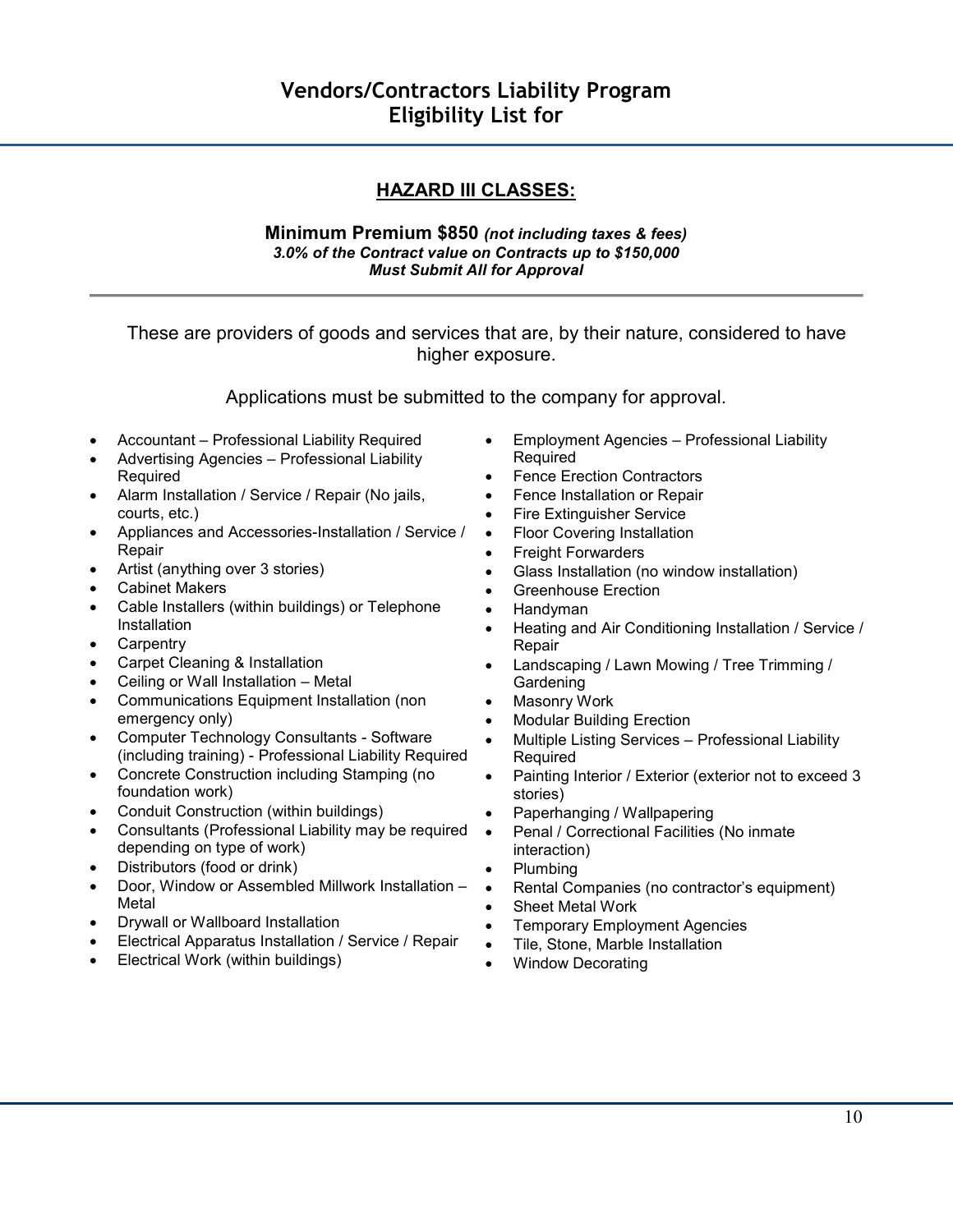## **PURCHASE ORDERS IN LIEU OF CONTRACTS**

**Minimum Premium \$550** *(not including taxes & fees) On any Hazard Class* 

**A detailed scope of work is required** 

**Any purchase order over \$10,000 will not be accepted in this rating class and must have a formal contract and subject to program Hazard Classes and rating.** 

**If there is a contract under \$10,000 the program Hazard Classes and rating apply.**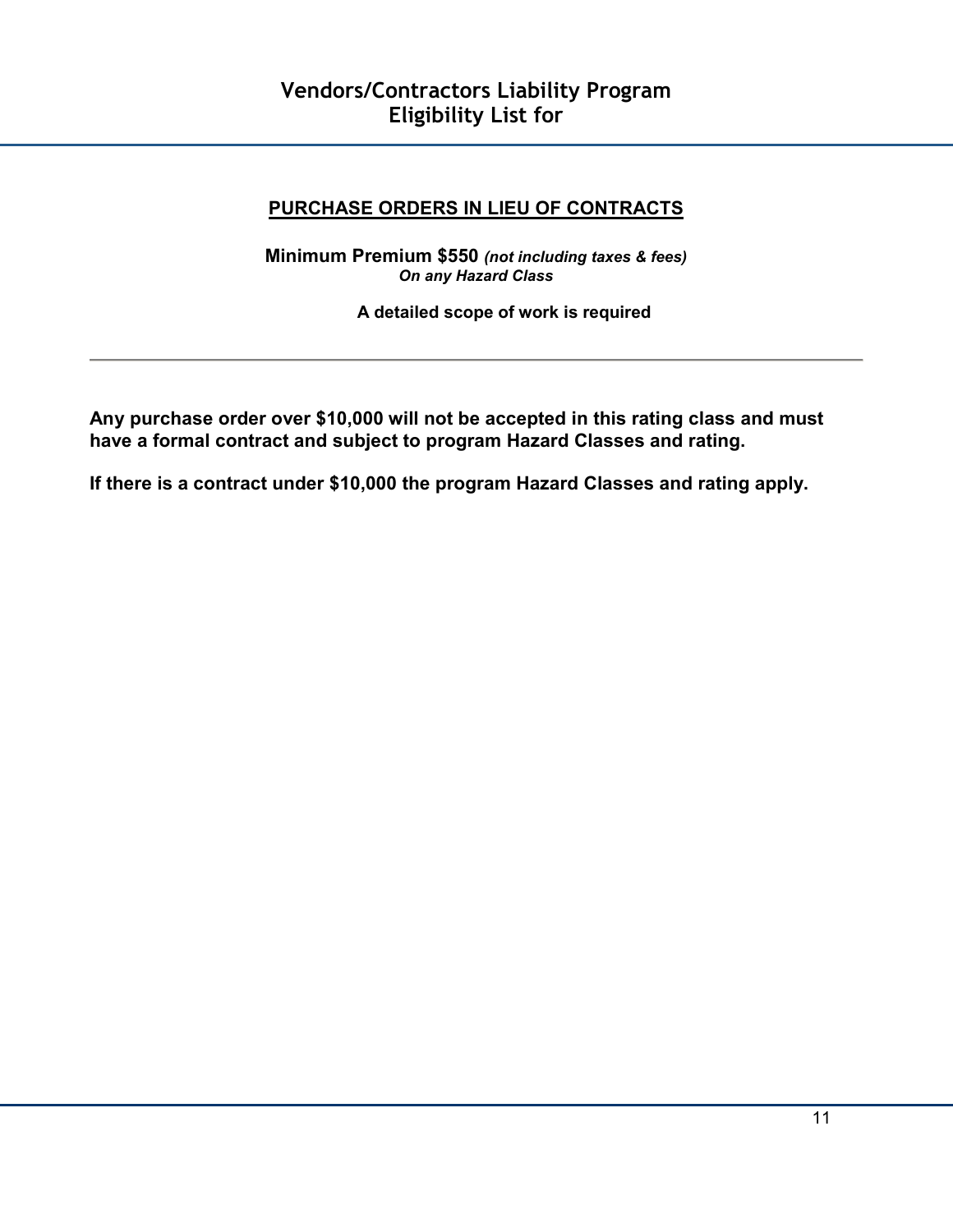# **Vendors/Contractors Liability Program Eligibility List for**

# **INELIGIBLE CLASSIFICATIONS**

| $\bullet$ | Aircraft Service or Maintenance                                    | $\bullet$              | Garbage / Ash / Refuse Collection (not applicable                        |
|-----------|--------------------------------------------------------------------|------------------------|--------------------------------------------------------------------------|
| $\bullet$ | Airport Control Tower Construction / Service /                     |                        | to janitorial operations)<br><b>Gas Mains or Connection Construction</b> |
|           | Repair                                                             | $\bullet$<br>$\bullet$ | Grading of Land                                                          |
| $\bullet$ | Airport Control Tower Equipment Installation /<br>Service / Repair | $\bullet$              | <b>Internet Service Providers</b>                                        |
| $\bullet$ | Airport Runway or Warming Apron Construction /                     | $\bullet$              | Lie Detector Technician / Polygraph Examiners                            |
|           | Service / Repair                                                   | $\bullet$              | Medical Related (consultants with or without                             |
| $\bullet$ | <b>Airport Security</b>                                            |                        | professional liability)                                                  |
| $\bullet$ | <b>Ambulance Services</b>                                          | $\bullet$              | Metal Work or Erection - Structural or Load                              |
| $\bullet$ | Architects & Engineers                                             |                        | <b>Bearing</b>                                                           |
| $\bullet$ | <b>Blasting Operations</b>                                         | $\bullet$              | Pest Control                                                             |
| $\bullet$ | Boat or Ship Building                                              | $\bullet$              | Pier or Dock Construction                                                |
| $\bullet$ | <b>Bridge or Elevated Highway Construction</b>                     | $\bullet$              | Pile Driving                                                             |
| $\bullet$ | <b>Building Structure Raising or Moving</b>                        | $\bullet$              | Pipeline Construction or Installation                                    |
| $\bullet$ | Caisson or Cofferdam Work                                          | $\bullet$              | Playground Equipment Installation / Repair                               |
| ٠         | <b>Cement &amp; Concrete Flat Work</b>                             | $\bullet$              | <b>Process Services</b>                                                  |
| $\bullet$ | Child / Minor Services                                             | $\bullet$              | Railroad Construction or Repair                                          |
| $\bullet$ | <b>Collection Agencies</b>                                         | $\bullet$              | <b>Residential Construction</b>                                          |
| $\bullet$ | Construction of Building (more than one story)                     | $\bullet$              | <b>Security Guards</b>                                                   |
| $\bullet$ | <b>Demolition</b>                                                  | $\bullet$              | Sewer Main or Storm Drain Construction                                   |
| $\bullet$ | Dredging                                                           | $\bullet$              | Shuttle Bus Terminal Coverage                                            |
| $\bullet$ | <b>Drilling</b>                                                    | $\bullet$              | <b>Steam Mains or Connections Construction</b>                           |
| $\bullet$ | Earthquake Retrofitting (not to include repair or                  | $\bullet$              | Street / Road / Highway Construction / Paving /                          |
|           | debris removal)                                                    |                        | Repaving                                                                 |
| $\bullet$ | Electric Light or Power Line Construction                          | $\bullet$              | Surveillance / Investigation                                             |
| $\bullet$ | Elevator Repair / Service / Installation                           | $\bullet$              | Tank Construction or Installation                                        |
| $\bullet$ | <b>Emergency Medical Services Assistants</b>                       | $\bullet$              | <b>Tow Truck Companies</b>                                               |
| $\bullet$ | <b>Emergency or Rescue Services</b>                                | $\bullet$              | Underpinning of Buildings or                                             |
| $\bullet$ | <b>Emergency Preparedness Planning</b>                             |                        | <b>Structures/Foundation Repair</b>                                      |
| $\bullet$ | <b>Environmental Services</b>                                      | $\bullet$              | <b>Veterinarian Services</b>                                             |
| $\bullet$ | Excavation                                                         | $\bullet$              | Water or Sewer Main Construction                                         |
| $\bullet$ | Fire Proofing                                                      | $\bullet$              | Water Tank Installation / Repair                                         |
| $\bullet$ | Fire Suppression Systems Installation / Service /                  | $\bullet$              | <b>Water Treatment</b>                                                   |
|           | Repair                                                             | $\bullet$              | <b>Web-site Designers</b>                                                |
|           |                                                                    |                        |                                                                          |
|           |                                                                    |                        |                                                                          |